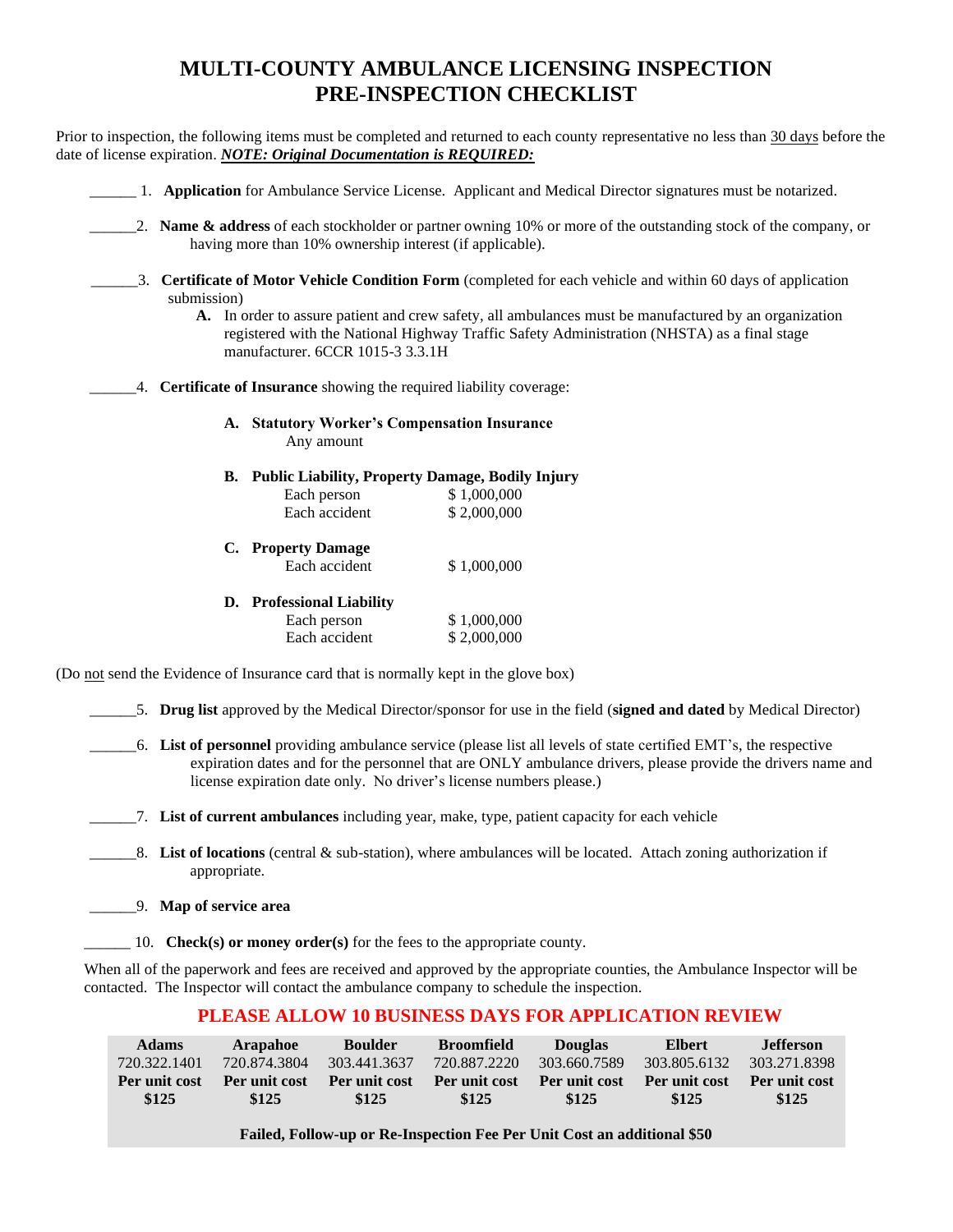## **MULTI-COUNTY AMBULANCE LICENSE APPLICATION**

| PLEASE PRINT. ORIGINAL DOCUMENTS REQUIRED. APPLICATION MUST BE NOTARIZED IN 2 PLACES.                                                                                                                                                |                                              |  |                                                                                                                                                                                                                                |
|--------------------------------------------------------------------------------------------------------------------------------------------------------------------------------------------------------------------------------------|----------------------------------------------|--|--------------------------------------------------------------------------------------------------------------------------------------------------------------------------------------------------------------------------------|
| New Application <b>Exercise 2</b> Renewal Application                                                                                                                                                                                |                                              |  | Date and the state of the state of the state of the state of the state of the state of the state of the state of the state of the state of the state of the state of the state of the state of the state of the state of the s |
| Indicate the county that the ambulance company is based in $\&$ number of units you wish to license and inspect:<br>Adams: Arapahoe: Boulder: Broomfield: Douglas: Elbert: Jefferson:                                                | Please attach a check to the application(s). |  |                                                                                                                                                                                                                                |
| Telephone numbers and fees for each county are listed on the Pre-Inspection Checklist.                                                                                                                                               |                                              |  |                                                                                                                                                                                                                                |
| Company name (Owner/parent Company)                                                                                                                                                                                                  |                                              |  |                                                                                                                                                                                                                                |
| Check one: Sole Proprietor Partnership Corporation Other Check one: Sole Proprietor                                                                                                                                                  |                                              |  |                                                                                                                                                                                                                                |
| Address City City State Zip Code                                                                                                                                                                                                     |                                              |  |                                                                                                                                                                                                                                |
|                                                                                                                                                                                                                                      |                                              |  |                                                                                                                                                                                                                                |
|                                                                                                                                                                                                                                      |                                              |  |                                                                                                                                                                                                                                |
|                                                                                                                                                                                                                                      |                                              |  |                                                                                                                                                                                                                                |
|                                                                                                                                                                                                                                      |                                              |  |                                                                                                                                                                                                                                |
| Manager or individual responsible for operation of                                                                                                                                                                                   |                                              |  | Name                                                                                                                                                                                                                           |
|                                                                                                                                                                                                                                      |                                              |  |                                                                                                                                                                                                                                |
| Telephone number <b>E-Mail</b> E-Mail <b>E-Mail</b>                                                                                                                                                                                  |                                              |  |                                                                                                                                                                                                                                |
| <b>Dispatch Center</b>                                                                                                                                                                                                               |                                              |  |                                                                                                                                                                                                                                |
|                                                                                                                                                                                                                                      |                                              |  |                                                                                                                                                                                                                                |
| Telephone number                                                                                                                                                                                                                     |                                              |  |                                                                                                                                                                                                                                |
| Insurance Company <u>and a series of the series of the series of the series of the series of the series of the series of the series of the series of the series of the series of the series of the series of the series of the s</u> |                                              |  |                                                                                                                                                                                                                                |
| Address City City State Zip Code                                                                                                                                                                                                     |                                              |  |                                                                                                                                                                                                                                |
| Insurance Agent and the contract of the contract of the contract of the contract of the contract of the contract of the contract of the contract of the contract of the contract of the contract of the contract of the contra       |                                              |  |                                                                                                                                                                                                                                |
|                                                                                                                                                                                                                                      |                                              |  |                                                                                                                                                                                                                                |
|                                                                                                                                                                                                                                      |                                              |  |                                                                                                                                                                                                                                |

#### **Attachments required to complete the application:**

- Name and address of each stockholder or partner owning 10% or more of the outstanding stock of the company, or having more than 10% ownership interest (if applicable).
- Certificate of Insurance showing: Bodily Injury (Each person \$1,000,000, Each accident \$2,000,000)
	- Property Damage (Each accident \$1,000,000)
	- Professional Liability (Each person \$1,000,000, Each accident \$2,000,000)
	- Workman's Compensation (any amount)
- Drug list approved by the Medical Director/sponsor for use in the field (signed and dated by Medical Director)
- Copies of waivers granted by CDPHE for specific skill(s) and/or medication(s)
- Geographic of the service area
- Motor Vehicle Condition form completed for each vehicle
- List of locations (central and sub-station), where ambulances will be located. Attach zoning authorization if appropriate
- List of current personnel providing service (list all levels of state certified EMT's numbers and respective expiration dates, ONLY ambulance drivers Driver's License with the respective expiration dates)
- List of current ambulances (include the year, make, type, maximum capacity for each vehicle)
- Please attach a check to each application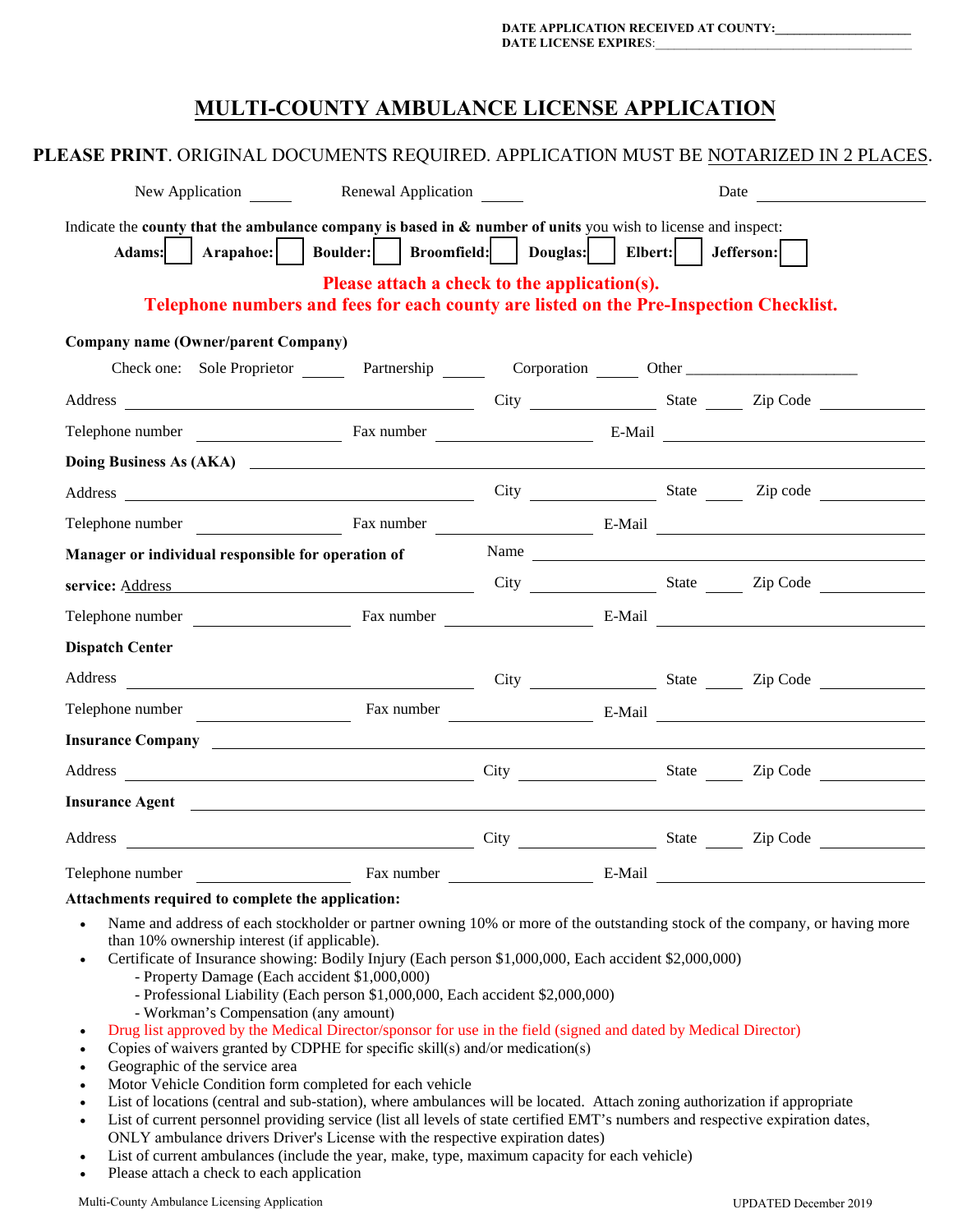| I hereby certify that the information provided in this application is true and accurate to the best of my knowledge and beliefs, meets<br>the new 6 CCR 1015-3 Rule, and contains no willful misrepresentations or falsification.                                                                                                                                                                                                                                                                                                                                                                                                                                                                                                                                                                                                                                                                    |                                                                                                                      |  |  |        |                        |  |
|------------------------------------------------------------------------------------------------------------------------------------------------------------------------------------------------------------------------------------------------------------------------------------------------------------------------------------------------------------------------------------------------------------------------------------------------------------------------------------------------------------------------------------------------------------------------------------------------------------------------------------------------------------------------------------------------------------------------------------------------------------------------------------------------------------------------------------------------------------------------------------------------------|----------------------------------------------------------------------------------------------------------------------|--|--|--------|------------------------|--|
| Determination that an ambulance service license has been issued based on false information constitutes grounds for license                                                                                                                                                                                                                                                                                                                                                                                                                                                                                                                                                                                                                                                                                                                                                                           |                                                                                                                      |  |  |        |                        |  |
| revocation and possible criminal prosecution.                                                                                                                                                                                                                                                                                                                                                                                                                                                                                                                                                                                                                                                                                                                                                                                                                                                        |                                                                                                                      |  |  |        |                        |  |
| <b>Applicant's Signature</b>                                                                                                                                                                                                                                                                                                                                                                                                                                                                                                                                                                                                                                                                                                                                                                                                                                                                         | <u> Alexandria de la contrada de la contrada de la contrada de la contrada de la contrada de la contrada de la c</u> |  |  |        | Date Signed            |  |
| Please print the applicant's name                                                                                                                                                                                                                                                                                                                                                                                                                                                                                                                                                                                                                                                                                                                                                                                                                                                                    | <u> 1980 - Johann Barn, fransk politik fotograf (d. 1980)</u>                                                        |  |  |        | Telephone #            |  |
|                                                                                                                                                                                                                                                                                                                                                                                                                                                                                                                                                                                                                                                                                                                                                                                                                                                                                                      |                                                                                                                      |  |  |        |                        |  |
|                                                                                                                                                                                                                                                                                                                                                                                                                                                                                                                                                                                                                                                                                                                                                                                                                                                                                                      |                                                                                                                      |  |  |        |                        |  |
| $\begin{tabular}{c} \textit{COUNTY OF} \\ \hline \end{tabular} \begin{tabular}{c} \textit{COUNITY OF} \end{tabular}$                                                                                                                                                                                                                                                                                                                                                                                                                                                                                                                                                                                                                                                                                                                                                                                 |                                                                                                                      |  |  |        |                        |  |
| Signature of Notary Notary 2008 and 2009 My Commission Expires                                                                                                                                                                                                                                                                                                                                                                                                                                                                                                                                                                                                                                                                                                                                                                                                                                       |                                                                                                                      |  |  |        |                        |  |
|                                                                                                                                                                                                                                                                                                                                                                                                                                                                                                                                                                                                                                                                                                                                                                                                                                                                                                      |                                                                                                                      |  |  | [SEAL] |                        |  |
|                                                                                                                                                                                                                                                                                                                                                                                                                                                                                                                                                                                                                                                                                                                                                                                                                                                                                                      | TO BE COMPLETED BY THE MEDICAL DIRECTOR                                                                              |  |  |        |                        |  |
| <b>Medical Director</b>                                                                                                                                                                                                                                                                                                                                                                                                                                                                                                                                                                                                                                                                                                                                                                                                                                                                              |                                                                                                                      |  |  |        | Medical License Number |  |
|                                                                                                                                                                                                                                                                                                                                                                                                                                                                                                                                                                                                                                                                                                                                                                                                                                                                                                      |                                                                                                                      |  |  |        |                        |  |
|                                                                                                                                                                                                                                                                                                                                                                                                                                                                                                                                                                                                                                                                                                                                                                                                                                                                                                      |                                                                                                                      |  |  |        |                        |  |
|                                                                                                                                                                                                                                                                                                                                                                                                                                                                                                                                                                                                                                                                                                                                                                                                                                                                                                      |                                                                                                                      |  |  |        |                        |  |
|                                                                                                                                                                                                                                                                                                                                                                                                                                                                                                                                                                                                                                                                                                                                                                                                                                                                                                      |                                                                                                                      |  |  |        |                        |  |
| Telephone number <b>E-Mail</b> Fax number <b>E-Mail</b><br>$\Box$ I have been granted a waiver from CDPHE for specific skill(s) or medication(s). I will provide a copy of all waivers with the<br>application.<br>The following are licensing requirements of a medical director:                                                                                                                                                                                                                                                                                                                                                                                                                                                                                                                                                                                                                   |                                                                                                                      |  |  |        |                        |  |
| Meet the requirements established by the Rules Pertaining to EMS Practice and Medical Director Oversight 6 CCR 1015-3,<br>$\mathbf{D}$<br>Chapter 2<br>Registered and Accepted as a Colorado Medical Director as defined in the 6 CCR 1015-3, Chapter 2<br>2)<br>Provision of a medical continuous quality improvement (CQI) program that meets the newest standards of CCR (must be<br>3)<br>available to County upon request)<br>Ensure that the ambulance service complete a patient care report for each patient that is assessed<br>4)<br>Ensure that the ambulance service completes and submits an agency profile<br>5)<br>Investigate and provide written documentation of the investigation and resolution process of each complaint received from the<br>6)<br>County (Non-compliance with any of these requirements may result in suspension or revocation of ambulance service license). |                                                                                                                      |  |  |        |                        |  |
| I understand and accept the responsibilities of a Medical Director for<br>I understand that non-compliance with any of these requirements may result in suspension or revocation of ambulance license.                                                                                                                                                                                                                                                                                                                                                                                                                                                                                                                                                                                                                                                                                               |                                                                                                                      |  |  |        | service.               |  |
|                                                                                                                                                                                                                                                                                                                                                                                                                                                                                                                                                                                                                                                                                                                                                                                                                                                                                                      |                                                                                                                      |  |  |        | Date Signed            |  |
| Please print Medical Director's name                                                                                                                                                                                                                                                                                                                                                                                                                                                                                                                                                                                                                                                                                                                                                                                                                                                                 |                                                                                                                      |  |  |        | Telephone #            |  |
| SUBSCRIBED AND AFFIRMED BEFORE ME THIS THE $\qquad \qquad$ DAY OF $\qquad \qquad$ 20___, IN THE<br>$\begin{tabular}{c} \textit{COUNTY OF} \\ \hline \end{tabular} \begin{tabular}{c} \textit{COUNITY OF} \end{tabular}$                                                                                                                                                                                                                                                                                                                                                                                                                                                                                                                                                                                                                                                                              |                                                                                                                      |  |  |        |                        |  |
|                                                                                                                                                                                                                                                                                                                                                                                                                                                                                                                                                                                                                                                                                                                                                                                                                                                                                                      |                                                                                                                      |  |  |        |                        |  |